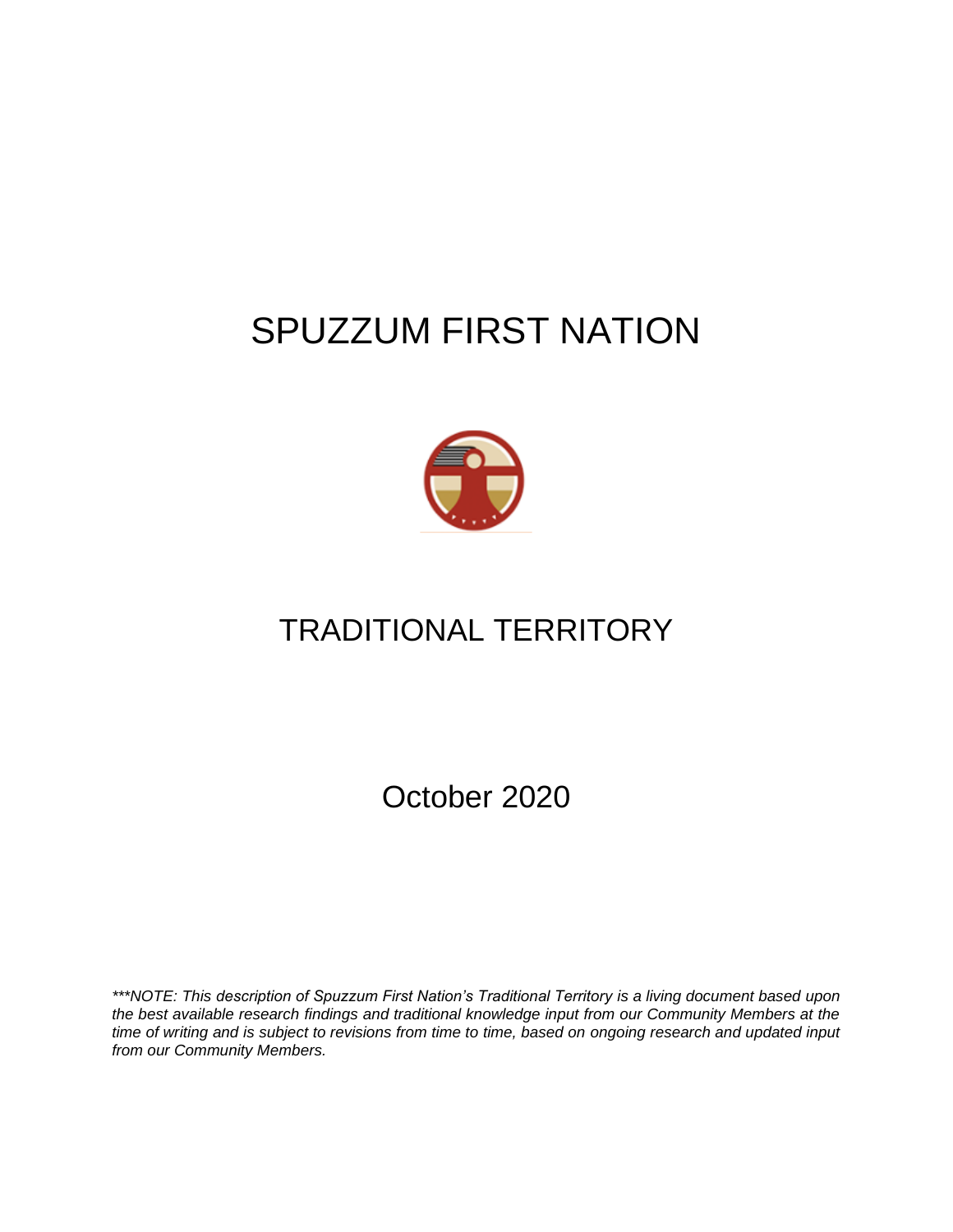

# **SPUZZUM FIRST NATION TRADITIONAL TERRITORY**

Spuzzum First Nation's Traditional Territory is located in the Lower Fraser Canyon region of British Columbia between Boston Bar and Yale, encompassing both sides of the Fraser River, as well as the adjacent Coastal and Cascade Mountain Ranges and associated watersheds. Spuzzum Traditional Territory is centered at Spuzzum BC extending upriver as far as Tsileuh Creek on the right bank of the Fraser River, 2km north of Black Canyon. The downriver boundary is Sawmill Creek, although we have extended cultural heritage resource interests extending as far south as Yale (see comments below). To the west, Spuzzum Traditional Territory extends to Harrison Lake, including the Clear Creek Hot Springs, as well as the watersheds of Spuzzum and Inkawthia Creeks, Inkawthia Lake, Inkawthia Mountain, Urquhart Mountain, and Spuzzum Mountain. In the past, we travelled to Harrison Lake via Inkawthia Creek south of Mt. Urquhart to Coburn Creek, and via Spuzzum Creek north of Mt. Urquhart to Clear Creek Hot Springs and the Silver River. East of the Fraser River, our Traditional Territory extends deep into the Cascade Mountains including hunting and berrying grounds at the Coquihalla Lakes, encompassing (but not limited to) Saddle Peak, Bombtran Mountain, Gemse Peak, Bighorn Peak, Alpaca Peak, and Guanaco Peak. Key geographical features to the south include the watershed of the Coquihalla River to as far as Coquihalla Canyon Provincial Park, the Othello Tunnels, and the Sunshine Valley. Historically, we utilized areas much further south including hunting grounds and resource sites at Chilliwack Lake, as well as quarry site within the Nooksack & Skagit River watersheds south of the Canada/USA border.

# **SPUZZUM FIRST NATION TRADITIONAL TERRITORY DESIGNATIONS**

In addition to the definition above, Spuzzum First Nation's Guiding Principles Document identifies 3 categories of Lands, with respect to development referrals. These include:

## **(1) 'Core Territorial Interests' (CTI)**

a) This area is of 'Core Jurisdictional Interest' to the Spuzzum First Nation. Centered at Spuzzum, it includes both sub-surface and surface resources, current and former communities, watersheds, creeks, rivers, lakes, hunting and resource gathering areas, family fishing locations and processing sites, burial sites, old villages, traditional camps and settlements, cultural and historic sites, sacred places, spiritual sites, spiritual activity areas, ceremonial sites, historic and contemporary trails, recreational areas and archaeological sites. For lands and resources designated as Core Territorial Interests, Spuzzum First Nation is to be involved in comprehensive consultations for all developments within this region.

## **(2) Extended Region of Community Cultural Significance (ERCCS)**

a) This is a slightly expanded area to Spuzzum Nation's Core Territorial Interests and includes areas of cultural/spiritual significance to the Spuzzum people which fall 'outside' of Spuzzum First Nation's Core Territorial Jurisdiction. In other words, these areas occur in other First Nations Core Territories. Spuzzum First Nation recognizes the primary jurisdiction of its First Nation neighbours over any delineated ERCCS which infringe upon its neighbours core traditional territories. However, given the significance of resources within SFN delineated ERCCS, Spuzzum First Nation expects to be consulted on any development or resource management proposals which may impact Spuzzum First Nation identified environmental, natural, or cultural heritage resources.

Definition Spuzzum Traditional Territory